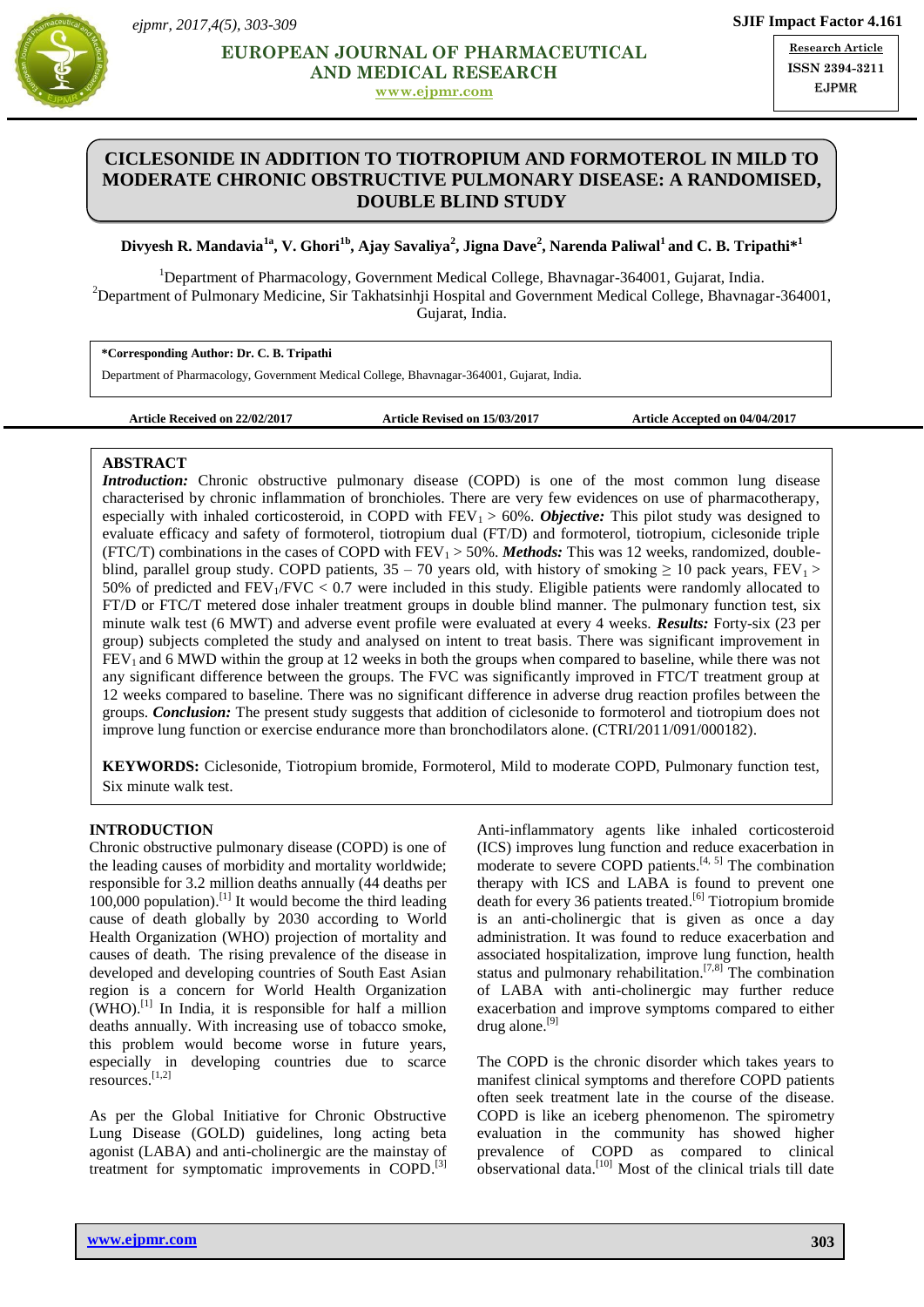have been performed on moderate to severe cases of COPD.<sup>[3]</sup> The benefits of the long-term therapy for mild to moderate disease have not been evaluated except for smoking cessation and other non-pharmacological measures.<sup>[3]</sup> The present study evaluates effects of ciclesonide (ICS) in addition to formoterol (LABA) and tiotropium bromide (anticholinergic) versus formoterol (LABA) and tiotropium bromide (anticholinergic) alone on the spirometry parameters, exercise endurance and safety parameters in mild to moderate cases of COPD.

### **METHOD**

The study protocol was reviewed and approved by Institutional Review Board (IRB), Government Medical College, Bhavnagar (Gujarat), India. The study was carried out at Department of Pulmonary Medicine, Sir Takhtsinhji General Hospital, Bhavnagar between January 2011 and February 2012. Written informed consent was obtained from each participant and all the procedures were conducted in accordance with ICH – GCP guidelines.

#### *Participants*

Patients, aged 35 to 70 years of either gender with present or past history of smoking for at least 10 packyears and confirmed diagnosis of COPD according  $GOLD$  guidelines<sup>[4]</sup> having post bronchodilator forced expiratory volume in 1 second (FEV<sub>1</sub>)  $\geq$  50% of predicted with  $FEV<sub>1</sub>$  / forced vital capacity (FVC) < 70% and reversibility  $< 12\%$  on 400 µg of salbutamol were included in this study.

Patients were excluded, if they met any one of the following criteria: hypersensitive to any of the study medications; use of oral corticosteroid within 6 weeks of the study; history of asthma or any other significant cardiovascular, renal, hepatic or endocrine disorder; pregnant and lactating women; exacerbation during runin period or contraindication to six minute walk test  $(6MWT).^{[11]}$ 

#### *Study design*

This was a randomised, double-blind, active controlled, parallel group study. After screening (visit 1), eligible patients were enrolled into the study and run-in period (1 week) was started. During screening visit, patients were asked about detailed medical history and were evaluated for eligibility criteria, baseline pulmonary function test  $(FEV<sub>1</sub>, FVC, and FEV<sub>1</sub>/FVC)$ , baseline six minute walk test, vital parameters, detailed general and systemic examination, concomitant medication, routine laboratory investigation (complete blood count, liver function test, renal function test, random blood sugar). After a week of run-in period (visit 2), pulmonary function test and six minute walk test were evaluated. Then subjects were randomly allocated to double blind treatment (1:1) with triple combination (FTC/T, Cipla Ltd. Mumbai, India) metered dose inhaler (MDI) containing formoterol (6 µg/puff), tiotropium bromide (9 µg/puff) and ciclesonide (200 µg/puff) or dual combination (FT/D, Cipla Ltd.

Mumbai, India) MDI containing formoterol (6 µg/puff) and tiotropium bromide (9 µg/puff) in dose of one puff once a day for 12 weeks. Drugs were administered at the same time of the day (between 8 a.m. to 9 a.m.) to ensure 24 hr interval between dosing. No other short acting or long acting bronchodilator, anti-cholinergic, oral or inhaled corticosteroids or any combination of these drugs were allowed during run-in or study period.

The randomization list was prepared by a software (Rando 1.2, 2004) for two groups prior to study by a third person. To ensure double-blinding, both identical looking MDI were serially coded and the codes were placed in the opaque serially-labelled sealed envelopes. The participants, research assistant and analyst were blinded to treatment assignment. The codes were opened only at the end of the study or in the case of any serious adverse event.

#### *Outcome measures*

Primary endpoint of the study was change from baseline to week  $12$  in  $FEV_1$ . Secondary endpoints include changes in other spirometric parameters (FVC,  $FEV<sub>1</sub>/FVC$ ) and functional status by 6MWT. Patients were followed at every 4 weeks after randomisation,. At each visit, spirometry (FEV<sub>1</sub>, FVC, and FEV<sub>1</sub>/FVC) and six minute walk test were performed at least 3 hrs after administration of the study drugs. The highest values of  $FEV<sub>1</sub>$  and  $FVC$  from three technically adequate measurements were retained. Six minute walk test was performed according to American Thoracic Society guidelines.<sup>[11]</sup> The measurements of vital parameters and general examination were done at each visit. Same laboratory investigations as done on screening visit were performed at the end of the study visit (week 12). All the patients who have appeared for at least 1 visit after starting medication were evaluated for efficacy parameters on the intent to treat (ITT) basis. Missing values were entered by last observation carry forward (LOCF). Safety parameters in the form of any adverse event were noted and reviewed for all the patients who have taken at least one dose of study medications.

#### *Statistical analysis*

As clinical and statistical significant improvement in mild to moderate COPD was not known, formal sample size calculation was not done. Data are expressed as mean  $\pm$  standard error of the mean (SEM), if not specified. All the correlated values were analysed by repeated measures ANOVA or Friedman test with respect to Gaussian distribution of data. Inter-group comparison was done by analysis of co-variance (ANCOVA) with group as factor and baseline data as covariate. Statistical calculations were performed using SPSS 20 (IBM Inc., Chicago, USA; trial version).

### **RESULTS**

Sixty-one patients who entered the run-in period were randomised and 46 completed the study. The flow of the patients during the study has been shown in Figure 1.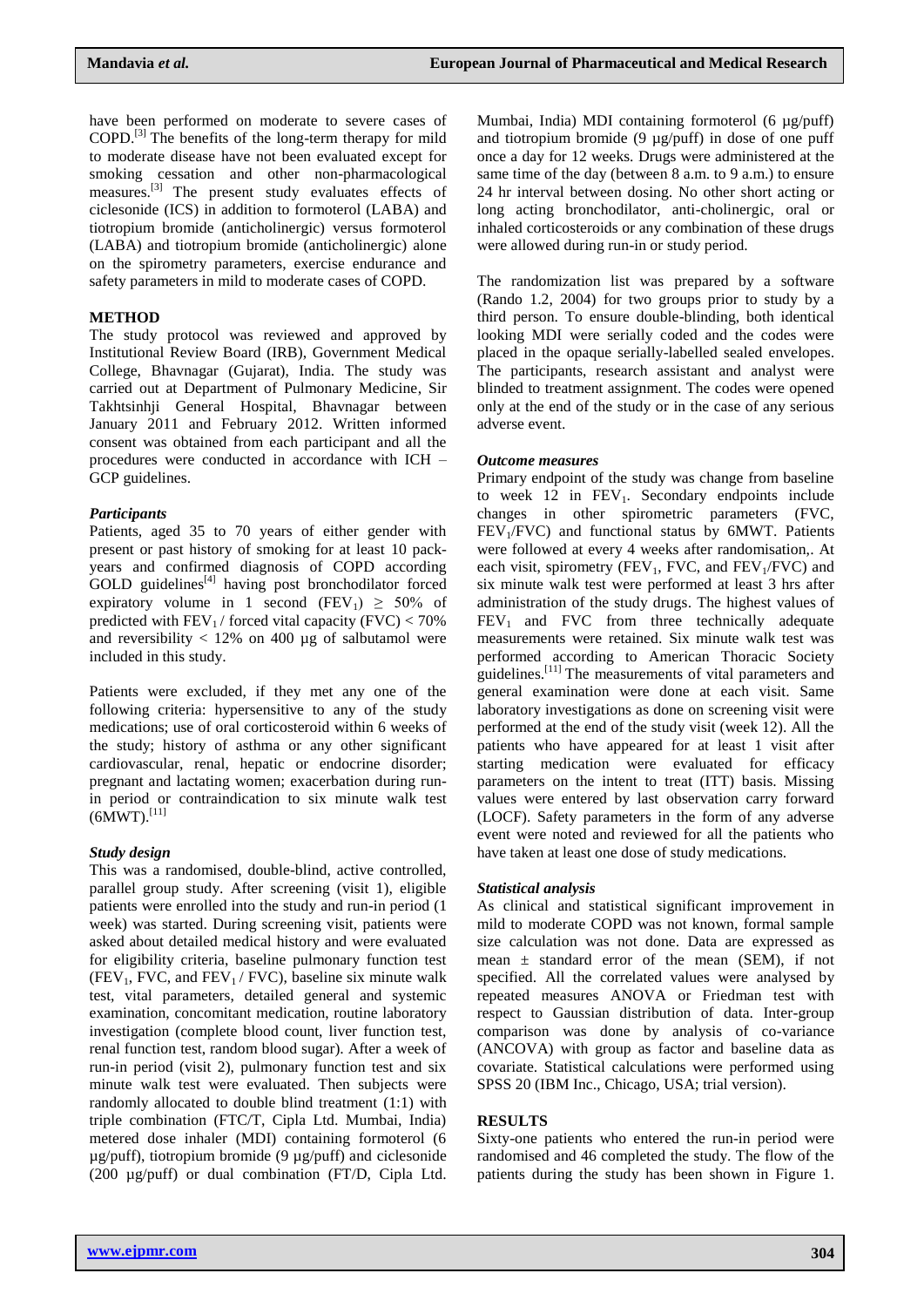The demographic data, baseline lung function data and COPD category are shown in Table 1. All randomised patients were treated and evaluated on the ITT basis provided they have appeared for at least one visit after randomisation. The groups were well balanced at the baseline and there were not any significant difference in demographic, clinical or functional parameters (Table 1).

|  |  |  |  | Table 1: Demographic characteristics of study population |  |  |  |  |
|--|--|--|--|----------------------------------------------------------|--|--|--|--|
|--|--|--|--|----------------------------------------------------------|--|--|--|--|

| <b>Variable</b>                                               | $FT/D$ (N=23)   | $FTC/T (N=23)$  |
|---------------------------------------------------------------|-----------------|-----------------|
| Age                                                           | 51.3(6.25)      | 52.7 (7.31)     |
| Gender                                                        | Male = $23$     | Male = $23$     |
| Post-bronchodilator $FEV_1(L)$                                | $1.56 \pm 0.47$ | $1.56 \pm 0.49$ |
| Post-bronchodilator $FEV1$<br>(% of predicted)                | $74.4 \pm 15.3$ | $71.5 \pm 15.6$ |
| Post-bronchodilator $FEV_1/FVC$ (%)                           | $57.5 \pm 9.1$  | $56.6 \pm 7.3$  |
| Post-bronchodilator FEV <sub>1</sub> /FVC<br>(% of predicted) | $74.7 \pm 12.1$ | $73.7 \pm 8.8$  |
| <b>COPD</b> severity<br>Mild $(\%)$<br>a)                     | 8 (34.78)       | 6(26.08)        |
| Moderate $(\%)$<br>b)                                         | 15(65.22)       | 17 (73.92)      |
| Respiratory medication use                                    |                 |                 |
| Inhaled anticholinergic<br>a)                                 |                 | 3               |
| <b>Inhaled LABA</b><br>b)                                     |                 |                 |
| Methylxanthines<br>$\mathcal{C}$ )                            |                 |                 |

All values expressed as mean  $\pm$  SD. FEV<sub>1</sub> – Forced expiratory volume in 1 second, FVC - Forced vital capacity, LABA

 $-Long$  acting beta<sub>2</sub> agonist



#### *Lung function*

The figure 2 shows a curve of increments in  $FEV<sub>1</sub>$  from baseline at all subsequent study visits in both the study groups. There was a significant improvement in  $FEV<sub>1</sub>$ after 12 weeks of treatment with FT/D (1.73  $\pm$  0.1 vs.  $1.56 \pm 0.1$ ,  $p < 0.01$ ) as well as in FTC/T (1.75  $\pm$  0.1 vs.  $1.58 \pm 0.1$ ,  $p < 0.05$ ) when compared with respective baseline values (Figure 2, Table 2). However, there was

no significant difference in change from baseline in  $FEV<sub>1</sub>$  between the FT/D and FTC/T treated groups at any visit (Table 2). There was no significant improvement in FVC in FT/D treated patients with respect to baseline values. FTC/T treated patients showed significant improvement in FVC  $(3.1 \pm 0.14 \text{ vs. } 2.8 \pm 0.1, p < 0.05)$ .  $FEV<sub>1</sub>/FVC$  ratio was not significantly affected by any drug treatment. However, there was numerically higher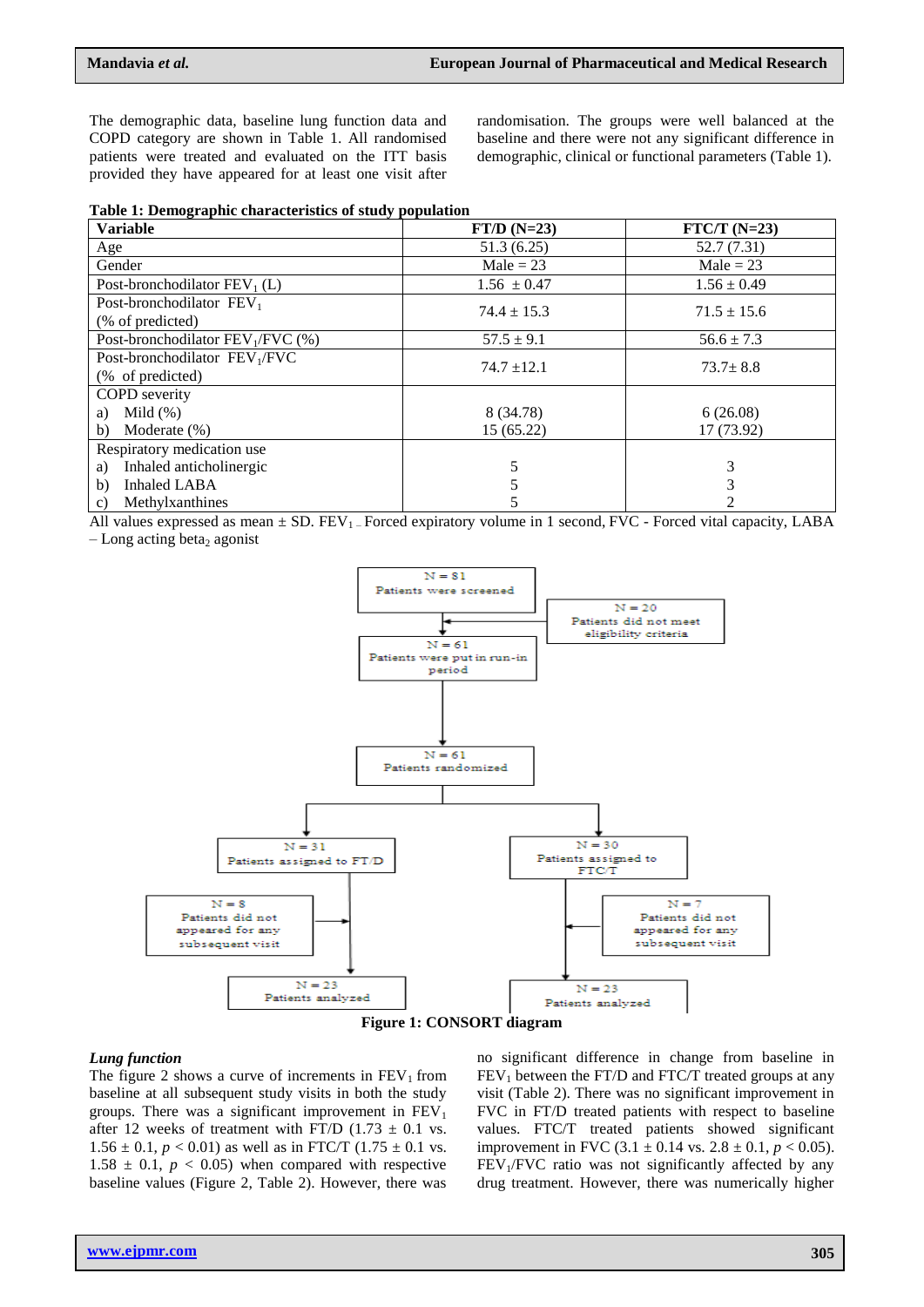improvement in FT/D treated group as compared to FTC/T treated group. At the screening visit, 65.22%  $(n=15)$  and 73.92%  $(n=17)$  patients were in the moderate disease category in FT/D and FTC/T groups respectively, which were decreased to  $34.78\%$  (n=8) and  $39.14\%$  (n= 9) respectively at the end of the study.



**Figure 2: The graph shows FEV1 on screening, week 0, week 4, week 8 and week 12 visits in FT/D and FTC/T groups. There was significant increase in FEV1 at the end of study (Week 12) compared to respective baselines (week 0) in both the groups. (Error bars shows ± 2SEM; \*p < 0.05)**

#### *Exercise endurance*

Six minute walk distance (6MWD) was significantly increased in both the groups. In FT/D treated patients, 6MWD was significantly improved at week 8 (548  $\pm$ 15.8,  $p < 0.05$ ) and week 12 (569  $\pm$  13.9,  $p < 0.001$ ) as compared to baseline (509  $\pm$  16.2; Table 2). The FTC/T treated patients also showed significant improvement in 6MWD at week 12 (539  $\pm$  16, *p* < 0.001) as compared to baseline  $(487 \pm 13.4)$ .

**Table 2: Treatment effects of the study drugs on spirometry parameters and 6 MWD.**

| <b>Variable</b>                   | Week 0                   | Week 4          | Week 8           | Week 12             |  |  |  |  |  |
|-----------------------------------|--------------------------|-----------------|------------------|---------------------|--|--|--|--|--|
| $FT/D$ (n= 23)                    |                          |                 |                  |                     |  |  |  |  |  |
| $FEV1$ (L)                        | $1.56 \pm 0.1$           | $1.68 \pm 0.1$  | $1.7 \pm 0.1$    | $1.73 \pm 0.1$ **   |  |  |  |  |  |
| FEV <sub>1</sub> (% of predicted) | $78.3 \pm 4.37$          | $82.5 \pm 3.94$ | $84.6 \pm 4.5$   | 89.6 $\pm$ 5*       |  |  |  |  |  |
| Mean change from baseline in FEV1 |                          | $0.12 \pm 0.03$ | $0.14 \pm 0.04$  | $0.17 \pm 0.05$     |  |  |  |  |  |
| FVC(L)                            | $2.7 \pm 0.1$            | $2.8 \pm 0.2$   | $2.9 \pm 0.2$    | $2.9 \pm 0.1$       |  |  |  |  |  |
| FVC (% of predicted)              | $105 \pm 3.9$            | $109 \pm 3.8$   | $113 \pm 4.3$    | $113 \pm 3.5$       |  |  |  |  |  |
| $FEV1/FVC$ (%)                    | $56.8 \pm 2.1$           | $59.1 \pm 2$    | $59 \pm 2$       | $59.6 \pm 1.9$      |  |  |  |  |  |
| $6 \text{ MWD (m)}$               | $509 \pm 16.2$           | $531 \pm 15.6$  | $548 \pm 15.8^*$ | $569 \pm 13.9^{\#}$ |  |  |  |  |  |
| $FTC/T$ (n = 23)                  |                          |                 |                  |                     |  |  |  |  |  |
| $FEV1$ (L)                        | $1.58 \pm 0.1$           | $1.62 \pm 0.08$ | $1.71 \pm 0.09$  | $1.75 \pm 0.1*$     |  |  |  |  |  |
| $FEV1$ (% of predicted)           | $71.2 \pm 2.9$           | $76.6 \pm 3.4$  | $82.6 \pm 2.9$   | $85.4 \pm 3.8$      |  |  |  |  |  |
| Mean change from baseline in FEV1 | $\overline{\phantom{a}}$ | $0.04 \pm 0.04$ | $0.13 \pm 0.04$  | $0.17 \pm 0.05$     |  |  |  |  |  |
| FVC(L)                            | $2.7 \pm 0.1$            | $2.9 \pm 0.1$   | $3 \pm 0.1$      | $3.11 \pm 0.1$ **   |  |  |  |  |  |
| FVC (% of predicted)              | $99 \pm 4.8$             | $106 \pm 5.7$   | $111 \pm 4.8$    | $116 \pm 4.6^*$     |  |  |  |  |  |
|                                   |                          |                 |                  |                     |  |  |  |  |  |
| $FEV1/FVC$ (%)                    | $56.7 \pm 1.84$          | $56 \pm 1.8$    | $56.7 \pm 1.6$   | $56.7 \pm 2.1$      |  |  |  |  |  |
| $6 \text{ MWD (m)}$               | $487 \pm 13.4$           | $503 \pm 15.9$  | $508 \pm 16.6$   | $539 \pm 16^{4}$    |  |  |  |  |  |

All values expressed as mean  $\pm$  SEM. \**p* < 0.05, \*\* *p* < 0.01,  $\frac{h}{p}$  < 0.001 as compared to baseline by Freidman's test. Inter group comparison was done by analysis of co-variance.  $FEV<sub>1</sub>$  – Forced expiratory volume in 1 second, FVC -Forced vital capacity, 6MWD – Six minute walk distance.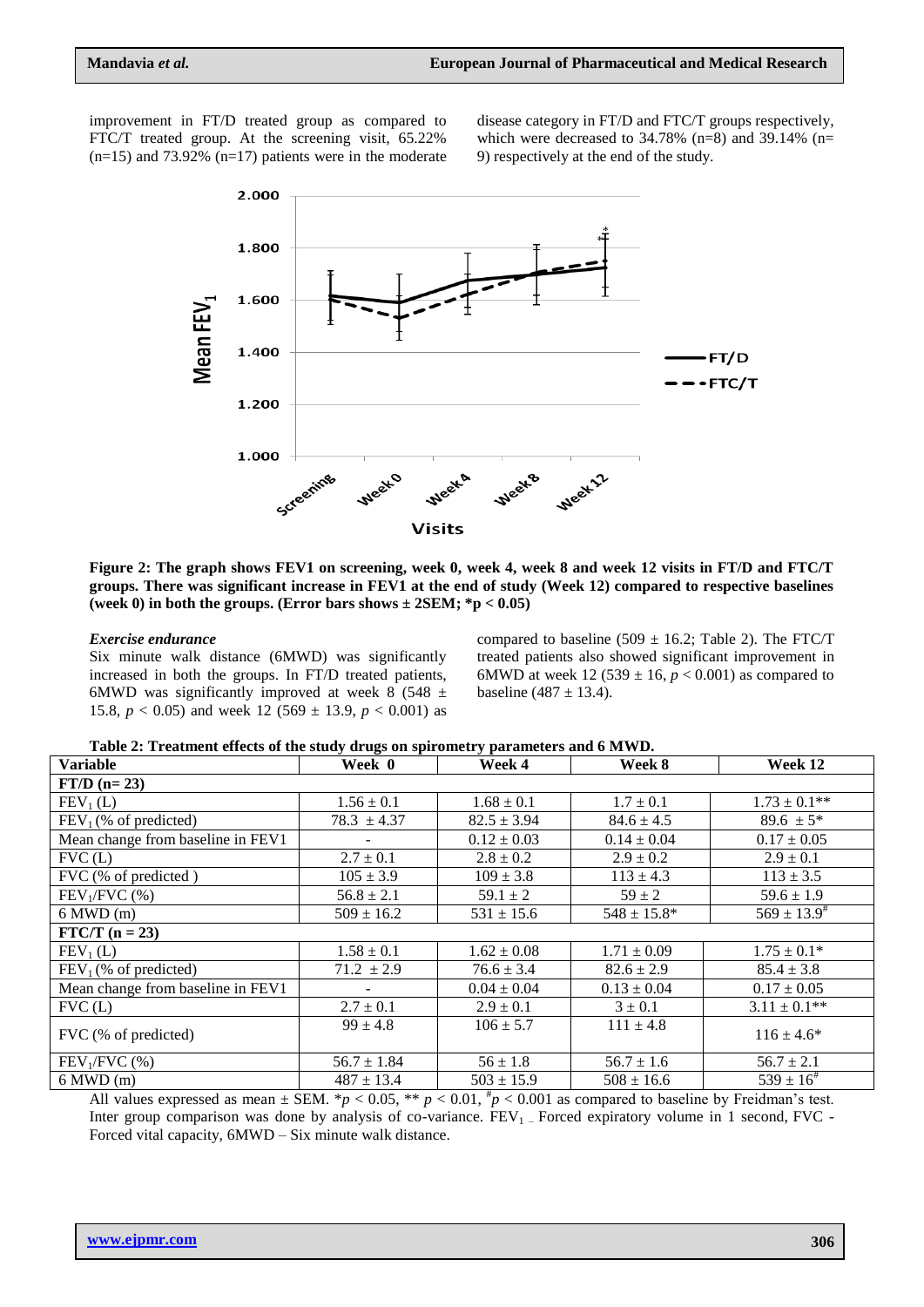# *Safety*

Incidence of adverse events was similar in both the groups. Three patients from FT/D treated group  $(n=31)$ experienced adverse events. Among these patients, one had exacerbation that was lost to follow up after randomisation visit. This patient had discontinued medication for 15 days before exacerbation. Other two patients had oedema on face and dryness of mouth respectively. Among FTC/T treated subjects  $(n = 30)$ , one subject withdrew his consent to treatment due to difficulty in using MDI; one subject had tingling and numbness in lower limbs. None of the patient required discontinuation of any of study medications on account of adverse events.

# **DISCUSSION**

This study evaluated effects of ICS, LABA and anticholinergic in cases of mild to moderate cases of COPD. At the best of our knowledge, no study reported or recommended use of ICS in cases of COPD with  $FEV<sub>1</sub>$  > 60% of predicted. $[4,5,12]$  There is a weak evidence with efficacy of *β*- agonist and anti-cholinergic in cases of COPD with  $FEV_1 > 60\%$  of predicted.<sup>[9,13]</sup> This is the first pilot study of its kind to explore the effects of LABA, anti-cholinergic and ICS in cases of COPD with  $FEV<sub>1</sub> > 60%$  of predicted (78.39  $\pm$  4.37 in FT/D and  $71.17 \pm 2.91$  in FTC/D groups).

The FT/D and FTC/T combinations improved  $FEV<sub>1</sub>$  in mild to moderate cases of COPD in present study. These results are consistent with previous studies reporting improvement in  $FEV<sub>1</sub>$  in moderate to severe cases of COPD as compared to placebo.<sup>[8,14]</sup> In present study, FTC/T could not show any significant improvement in  $FEV<sub>1</sub>$  over FT/D. ICS were found to improve lung function, quality of life and rate of exacerbation in longterm studies.<sup>[14]</sup> The rationale behind using corticosteroids in COPD is to reduce inflammation and thereby support bronchodilators. In addition, the corticosteroid increases sensitivity to *β-*agonist activity. [15] However, many of previous clinical trial showed minimal or no corticosteroid effect on lung function. The possible explanation for these conflicting observations may be impairment of corticosteroid receptor by continual oxidative stress caused by smoking as well as chronic inflammatory state. [16] This may result in reduced or delayed corticosteroid response and explain why we could not detect any improvement in lung function in term of  $FEV_1$  in  $FTC/T$  treated patients compared to FT/D treated patients, with relatively short duration of treatment.

Interestingly, FTC/T improved FVC when compared to baseline values. The clinical significance of FVC is not much elaborated in obstructive lung diseases. The severe cases of COPD have usually associated restrictive component and reduced FVC. Thus, this observation is important in cases of severe COPD or COPD with restrictive component. The long-term importance of FVC

in mild to moderate cases of COPD is yet to be elucidated.

Both the FT/D and FTC/T treatments improved exercise endurance in term of 6MWD however there was no significant difference between the treatments. 6MWD is a surrogate marker for quality of life and functional capacity.<sup>[17]</sup> It declines rapidly in the later course of COPD with severe airflow limitation. Even  $FEV<sub>1</sub>$  decline is less pronounced as compared to functional loss in terms of 6MWD. [18] Thus, 6MWD is a better predictor than  $FEV<sub>1</sub>$  in COPD in term of functional capacity.

Prescribing ICS in addition to long acting bronchodilators to COPD patients with  $FEV_1 \geq 50\%$ (GOLD stage I and II) of predicted is common practice to reduce exacerbation.(19, 20) However, the findings of a meta-analysis suggest that these patients do not require additional therapy to reduce exacerbation.[21] The present study further adds to existing evidence that addition of ICS does not cause significant improvement in lung function, in terms of  $FEV_1$  and 6MWD in similar patients. The information on balance between benefits and risk of the corticosteroid is complex and not straightforward in these patients. However, recent studies have reported increased risk pneumonia in COPD patients taking  $ICS$ <sup>[22,23]</sup> Therefore, decision for choosing treatment for mild to moderate COPD patients should be limited to bronchodilators. Placebo could be excluded as offering no treatment is not in best interest of the patients.<sup>[21]</sup> Currently, GOLD guidelines recommend using short acting bronchodilators (as and when necessary) as first line therapy and LABA or LAMA as an alternative therapy. $[3]$  Present study showed functional improvement with combination of long acting bronchodilators in patients of mild to moderate COPD, therefore it is advisable to offer LABA or LAMA to patients with even mild COPD to improve exercise tolerance. Evidence suggests that improvement in exercise tolerance is associated with improvement in quality of life. This can be correlated with conversion of moderate to mild COPD with treatment in the current study. In general, the cost of therapy with additional ICS to bronchodilators therapy is more compared to bronchodilator alone. This further favours use of bronchodilators alone in mild to moderate COPD patients, in absence of strong evidence on benefits of ICS in these patients.

The present study showed no significant difference concerning incidence of adverse events between the groups. This may be due to the fact that the study was not powered enough to detect subtle differences in adverse events incidences.

This study has several limitations due to its small sample size and relatively short duration of treatment. However, it is the first of its kind study that showing functional (exercise) improvement with combination of bronchodilators in relatively less severe COPD. Based on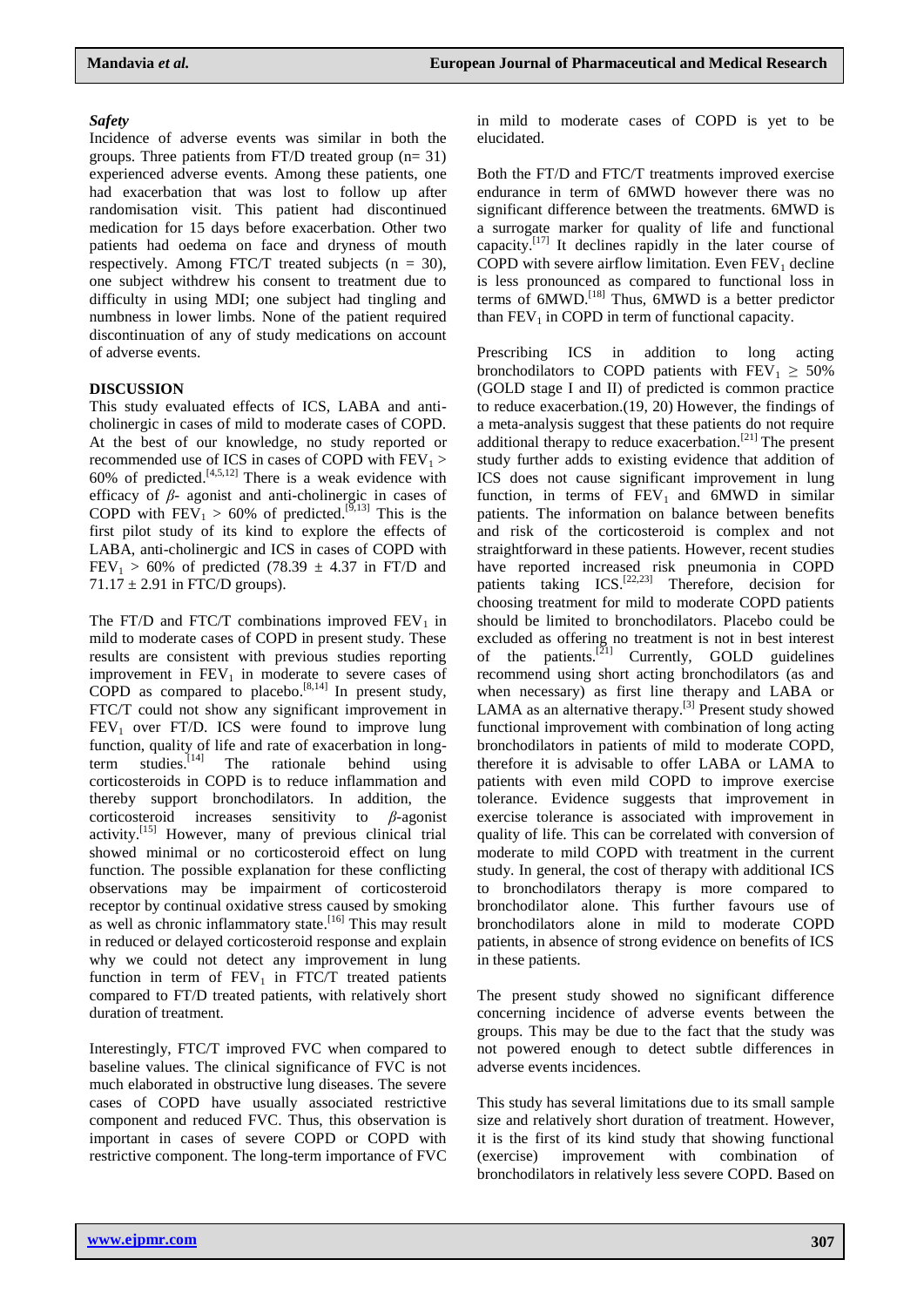this, it is prudent to evaluate whether early institution of long acting bronchodilators in mild to moderate COPD can slow down the progression of GOLD I patients towards GOLD IV. A study with longer duration of treatment and larger sample size is required to further explore the effects of different combinations of LABA, LAMA and ICS in mild to moderate COPD. Additionally, large clinical trials are can also delineate risk-benefits profile of LABA and LAMA alone in mild COPD and its combination in mild to moderate COPD.

In conclusion, both the FT/D and FTC/T improve lung function and exercise endurance in mild to moderate patients of COPD as compared to baseline values. However, there is no significant benefit of adding ICS to inhaled bronchodilators in these patients.

# **ACKNOWLEDGEMENT**

The study has been sponsored by Government of Gujarat under research grant of 2010-11. Authors are thankful to Dr. Ashish Anovadiya and Dr. Manish Barvaliya, Assistant Professor, Dept. of Pharmacology, Govt. Medical College, Bhavnagar for randomisation and blinding of the study drugs. Authors are also thankful to patients who participated in the study.

# **REFERENCES**

- 1. The Global Burden of Disease. WHO; 2015 [updated 2015; cited 2015 10/31]; Available from: [www.who.int/healthinfo/global\\_burden\\_disease/proj](http://www.who.int/healthinfo/global_burden_disease/projections/en/index.html) [ections/en/index.html.](http://www.who.int/healthinfo/global_burden_disease/projections/en/index.html)
- 2. Nongkynrih B, Patro BK, Pandav CS. Current status of communicable and non-communicable diseases in India. J Assoc Physicians India. 2004 Feb; 52: 118-23.
- 3. GOLD. Global Strategy for Diagnosis, Management, and Prevention of Chronic Obstructive Pulmonary Disease [Internet]. Barcelona, Spain: GOLD - the global initiative for chronic obstructive lung disease.; 2014 [updated 2014 23 Jan 2014; cited 2015 Oct 31]; Available from: [http://www.goldcopd.org/uploads/users/files/GOLD](http://www.goldcopd.org/uploads/users/files/GOLD_Report_2014_Jan23.pdf) Report 2014 Jan23.pdf.
- 4. Szafranski W, Cukier A, Ramirez A, Menga G, Sansores R, Nahabedian S, et al. Efficacy and safety of budesonide/formoterol in the management of chronic obstructive pulmonary disease. Eur Respir J. 2003 Jan; 21(1): 74-81.
- 5. Drummond MB, Dasenbrook EC, Pitz MW, Murphy DJ, Fan E. Inhaled corticosteroids in patients with stable chronic obstructive pulmonary disease: a systematic review and meta-analysis. JAMA. 2008 Nov 26; 300(20): 2407-16.
- 6. Nannini LJ, Cates CJ, Lasserson TJ, Poole P. Combined corticosteroid and long-acting betaagonist in one inhaler versus long-acting betaagonists for chronic obstructive pulmonary disease. Cochrane Database Syst Rev. 2007; (4): CD006829.
- 7. Barr RG, Bourbeau J, Camargo CA, Ram FS. Inhaled tiotropium for stable chronic obstructive

pulmonary disease. Cochrane Database Syst Rev. 2005; (2): CD002876.

- 8. Tashkin DP, Celli B, Senn S, Burkhart D, Kesten S, Menjoge S, et al. A 4-year trial of tiotropium in chronic obstructive pulmonary disease. N Engl J Med. 2008 Oct 9; 359(15): 1543-54.
- 9. In chronic obstructive pulmonary disease, a combination of ipratropium and albuterol is more effective than either agent alone. An 85-day multicenter trial. COMBIVENT Inhalation Aerosol Study Group. Chest. 1994 May; 105(5): 1411-9.
- 10. Salvi S JS, Londhe J, Brashier B, Madas S, Barnes PJ, editor. Prevalence of COPD in a rural population in India. Eur Respir J; 2011.
- 11. ATS statement: guidelines for the six-minute walk test. Am J Respir Crit Care Med. 2002 Jul 1; 166(1): 111-7.
- 12. Calverley PM, Spencer S, Willits L, Burge PS, Jones PW. Withdrawal from treatment as an outcome in the ISOLDE study of COPD. Chest. 2003 Oct; 124(4): 1350-6.
- 13. Friedman M, Serby CW, Menjoge SS, Wilson JD, Hilleman DE, Witek TJ, Jr. Pharmacoeconomic evaluation of a combination of ipratropium plus albuterol compared with ipratropium alone and albuterol alone in COPD. Chest. 1999 Mar; 115(3): 635-41.
- 14. Calverley PM, Anderson JA, Celli B, Ferguson GT, Jenkins C, Jones PW, et al. Salmeterol and fluticasone propionate and survival in chronic obstructive pulmonary disease. N Engl J Med. 2007 Feb 22; 356(8): 775-89.
- 15. Johnson M. Interactions between corticosteroids and beta2-agonists in asthma and chronic obstructive pulmonary disease. Proc Am Thorac Soc. 2004; 1(3): 200-6.
- 16. Adcock IM, Ito K. Glucocorticoid pathways in chronic obstructive pulmonary disease therapy. Proc Am Thorac Soc. 2005; 2(4): 313-9; discussion 40-1.
- 17. Pinto-Plata VM, Cote C, Cabral H, Taylor J, Celli BR. The 6-min walk distance: change over time and value as a predictor of survival in severe COPD. Eur Respir J. 2004 Jan; 23(1): 28-33.
- 18. Casanova C, Cote CG, Marin JM, de Torres JP, Aguirre-Jaime A, Mendez R, et al. The 6-min walking distance: long-term follow up in patients with COPD. Eur Respir J. 2007 Mar; 29(3): 535-40.
- 19. Viejo-Banuelos JL, Pueyo-Bastida A, Fueyo-Rodriguez A. Characteristics of outpatients with COPD in daily practice: The E4 Spanish project. Respir Med. 2006 Dec; 100(12): 2137-43.
- 20. Fritsch K, Jacot ML, Klarer A, Wick F, Bruggmann P, Krause M, et al. Adherence to the Swiss guidelines for management of COPD: experience of a Swiss teaching hospital. Swiss Med Wkly. 2005 Feb 19; 135(7-8): 116-21.
- 21. Puhan MA, Bachmann LM, Kleijnen J, Ter Riet G, Kessels AG. Inhaled drugs to reduce exacerbations in patients with chronic obstructive pulmonary